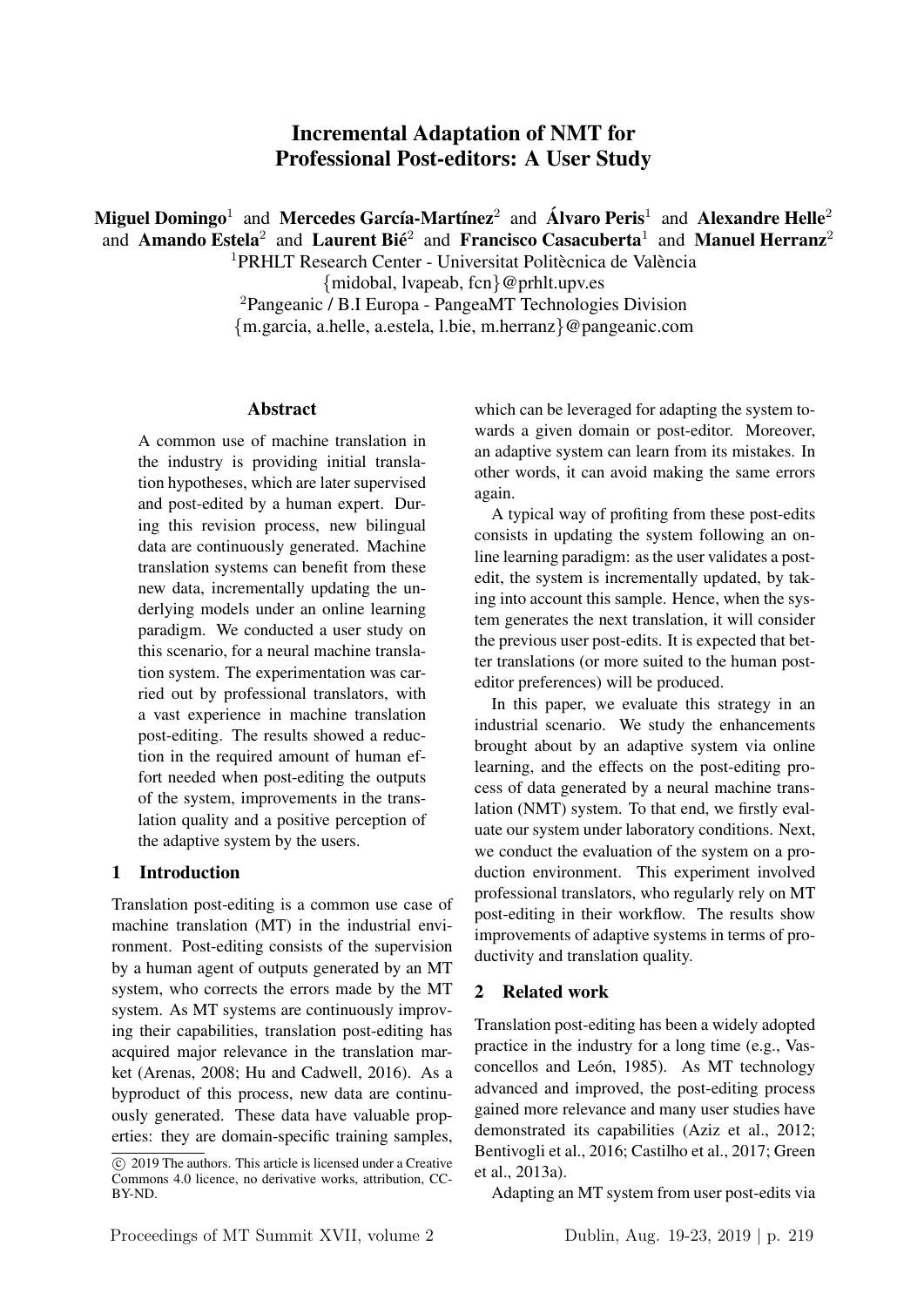online learning techniques has also attracted the attention of researchers and industry parallel to the rise of the post-editing protocol. Many advances in this direction were achieved during the CasMaCat (Alabau et al., 2013) and MateCat (Federico et al., 2014) projects, which adapted phrase-based statistical machine translation systems incrementally from user post-edits.

Following recent breakthroughs in NMT technology, some works studied the construction of adaptive systems via online learning in this postediting scenario. Turchi et al. (2017) and Peris et al. (2017) proposed to adapt an NMT system with post-edited samples to a new domain via online learning. Other works aimed to refine these adaptation techniques: Wuebker et al. (2018) applied sparse updates; Kothur et al. (2018) introduced a dictionary of translations for dealing with the novel words included in the new domain. However, in all these works, the users were simulated, due to the economical costs of involving humans within experiments.

User studies on online adaptation from postedits have been conducted, mainly for phrasebased statistical machine translation systems (Alabau et al., 2016; Bentivogli et al., 2016; Denkowski et al., 2014; Green et al., 2013b). Regarding the NMT technology, several user studies have been recently conducted, analyzing different MT technologies (Koponen et al., 2019; Jia et al., 2019) or protocols (Daems and Macken, 2019). The closest work to ours was developed by Karimova et al. (2018), who showed savings in human effort, due to the effect of online learning. But in contrast to our work, the individuals used in Karimova et al. (2018) were students, whereas we conducted the study using professional, experienced translators.

#### 3 Online learning from NMT post-edits

NMT relies on the statistical formalization of MT (Brown et al., 1990). The goal is to obtain, given a source sentence x, its most likely translation  $\hat{y}$ :

$$
\hat{\mathbf{y}} = \underset{\mathbf{y}}{\arg \max} \ \Pr(\mathbf{y} \mid \mathbf{x}) \tag{1}
$$

This probability is directly modeled by a neural network with parameters Θ:

$$
\hat{\mathbf{y}} = \underset{\mathbf{y}}{\arg \max} \log p(\mathbf{y} \mid \mathbf{x}; \Theta) \tag{2}
$$

Proceedings of MT Summit XVII, volume 2 Dublin, Aug. 19-23, 2019 | p. 220

This neural network usually follows an encoder– decoder architecture, featuring recurrent (Bahdanau et al., 2015; Sutskever et al., 2014) or convolutional networks (Gehring et al., 2017) or attention mechanisms (Vaswani et al., 2017). The parameters of the model are typically estimated jointly on large parallel corpora, via stochastic gradient descent (SGD; Robbins and Monro, 1951; Rumelhart et al., 1986). At decoding time, the system obtains the most likely translation by means of a beam search method.

## 3.1 Adaption from post-edits via online learning

During the usage of the MT system, we can leverage the post-edited samples for continuously adapting the system on the fly, as soon as a sentence has been post-edited. This procedure is described in Algorithm 1: for each sentence to be translated (x), the system produces a translation hypothesis  $\hat{y}$ . The user post-edits this sentence, obtaining a corrected version of it (y). Right after this post-editing process, and before translating the next sample, the NMT system is updated, taking into account x and y.

```
Input : \Theta_1 (initial NMT system),
                                              \{x_n\}_{n=1}^{n=N} (source sentences)
1 begin
2 \begin{array}{c} \n\frac{2}{3} \n\end{array} \begin{array}{c} \n\frac{n}{2} \n\end{array} while n
\begin{array}{c|c}\n\mathbf{3} & \mathbf{while} \; n \leq N \; \mathbf{do} \\
\hline\n\mathbf{4} & \mathbf{if} \; \hat{\mathbf{v}}_n \leftarrow \text{Trans}\n\end{array}4 \begin{pmatrix} \hat{\mathbf{y}}_n \leftarrow \text{Translate}(\mathbf{x}_n, \mathbf{\Theta}_n) \\ \mathbf{y}_n \leftarrow \text{Post-edit}(\mathbf{x}_n, \hat{\mathbf{y}}_n) \end{pmatrix}\begin{array}{c|c} \n\mathbf{5} & \mathbf{y}_n \leftarrow \text{Post-edit}(\mathbf{x}_n, \hat{\mathbf{y}}_n) \\
\mathbf{\Theta}_{n+1} \leftarrow \text{Update}((\mathbf{x}_n, \mathbf{y}_n))\n\end{array}\Theta_{n+1} \leftarrow \text{Update}((\mathbf{x}_n, \mathbf{y}_n), \Theta_n)n \leftarrow n + 1
```
Algorithm 1: Adaptation via online learning during NMT post-editing.

This adaptation of the NMT model can be performed following the same method used in regular training: SGD.

## 4 Experimental framework

We now describe the experimental conditions arranged in our study: the translation systems and environment, the main features of the tasks under study and the evaluation criteria considered.

## 4.1 NMT systems

Our NMT system was a recurrent encoder–decoder with an additive attention mechanism (Bahdanau et al., 2015), built with OpenNMT-py (Klein et al., 2017). We used long short-term memory units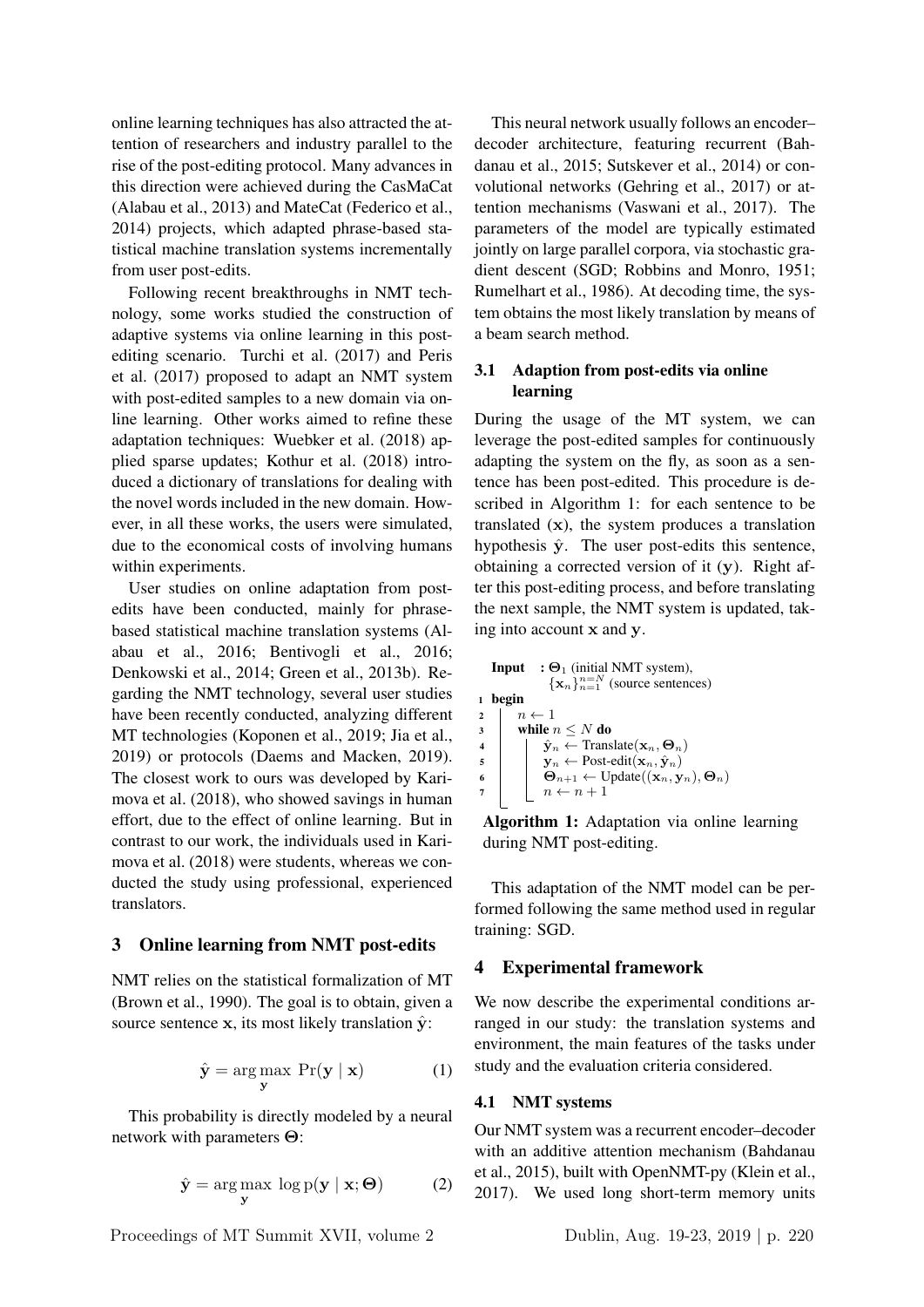(Gers et al., 2000) and we set all model dimensions to 512. The system was trained using Adam (Kingma and Ba, 2014) with a fixed learning rate of 0.0002 (Wu et al., 2016) and a batch size of 60. We applied label smoothing of 0.1 (Szegedy et al., 2015). At the inference time, we used a beam search with a beam size of 6. We applied joint byte pair encoding to all corpora (Sennrich et al., 2016), using 32, 000 merge operations.

The adaptive systems were built considering the findings from Peris and Casacuberta (2019), and conducting an evaluation on a development set. For each new post-edited sample, we performed two plain SGD updates, with a fixed learning rate of 0.05.

## 4.2 Translation environment

In order to assess the benefits of the adaptive system, we started by conducting an experiment with simulated users in a laboratory setting. This study is frequently carried out within the literature (e.g., Ortiz-Martínez, 2016), due to the economical costs of involving humans within experiments. Following common practices, we used the reference sentences as translation post-edits. Therefore, in the static scenario, we assessed the quality of the system using the references. In the adaptive scenario, we translated each source sentence and applied online learning with the corresponding reference.

Once we studied the behavior of the system under simulated conditions, we conducted the experiment with the real users. They were three professional translators, with an average of four years of experience, who regularly make use of MT in their workflow.

The experiment was conducted using SDL Trados Studio as the translation environment. This software is widely used in the translation industry, and all the participants use it in their daily work. Fig. 1 shows a screenshot of the SDL Trados Studio interface.

Our NMT system was deployed as a server, which delivered the translations to SDL Trados Studio and performed the adaptation using the post-edits. This system is compatible with all OpenNMT-py models and it is publicly available<sup>1</sup>. We also developed a plugin that connected SDL Trados Studio with our systems.

#### 4.3 Tasks and evaluation

We evaluated our systems on a real task from our production scenario. This task consisted in a small corpus belonging to a medico-technical domain (description of medical equipments), and was conformed by two documents of 150 sentences each, containing 1.7 and 2.7 thousand words respectively. The translation direction was from English to Spanish. Since we lacked an in-domain corpus, we trained a general system with the data from the translation task from WMT'13 (Bojar et al., 2013), consisting in 15 million parallel segments. Next, we applied the FDA data selection technique (Bicici and Yuret, 2015) for selecting related instances from our general corpus and a medical (UFAL, Bojar et al., 2017) and technological<sup>2</sup> ones. We selected 8 million additional segments, which were used for fine-tuning the general system.

The effects of adaptivity were assessed according to the post-editing time and to two common MT metrics: (h)BLEU (Papineni et al., 2002) and (h)TER (Snover et al., 2006). For ensuring consistent BLEU scores, we used sacreBLEU (Post, 2018). Since we computed per-sentence BLEU scores, we used exponential BLEU smoothing (Chen and Cherry, 2014). In order to determine whether two systems presented statistically significant differences, we applied approximate randomization tests (Riezler and Maxwell, 2005), with 10, 000 repetitions and a  $p$ -value of 0.05.

## 5 Results

As introduced in the previous section, we first analyzed the adaptation process in a simulated environment. Next, we studied and discussed the results obtained in the user trials.

#### 5.1 Adaptation with simulated users

Table 1 shows the results in terms of translation quality of a static system, compared with an adaptive one, updated using the reference samples. The results obtained on this synthetic setup support the usefulness of the adaptation via online learning: in all cases, the adaptive system achieved better TER and BLEU than the static one. These differences were statistically significant in all cases but one. We observed important gains in terms of TER  $(5.5)$ 

<sup>1</sup>https://github.com/midobal/OpenNMT-py/ tree/OnlineLearning

<sup>2</sup>https://metashare.metanet4u.eu/go2/ qtleapcorpus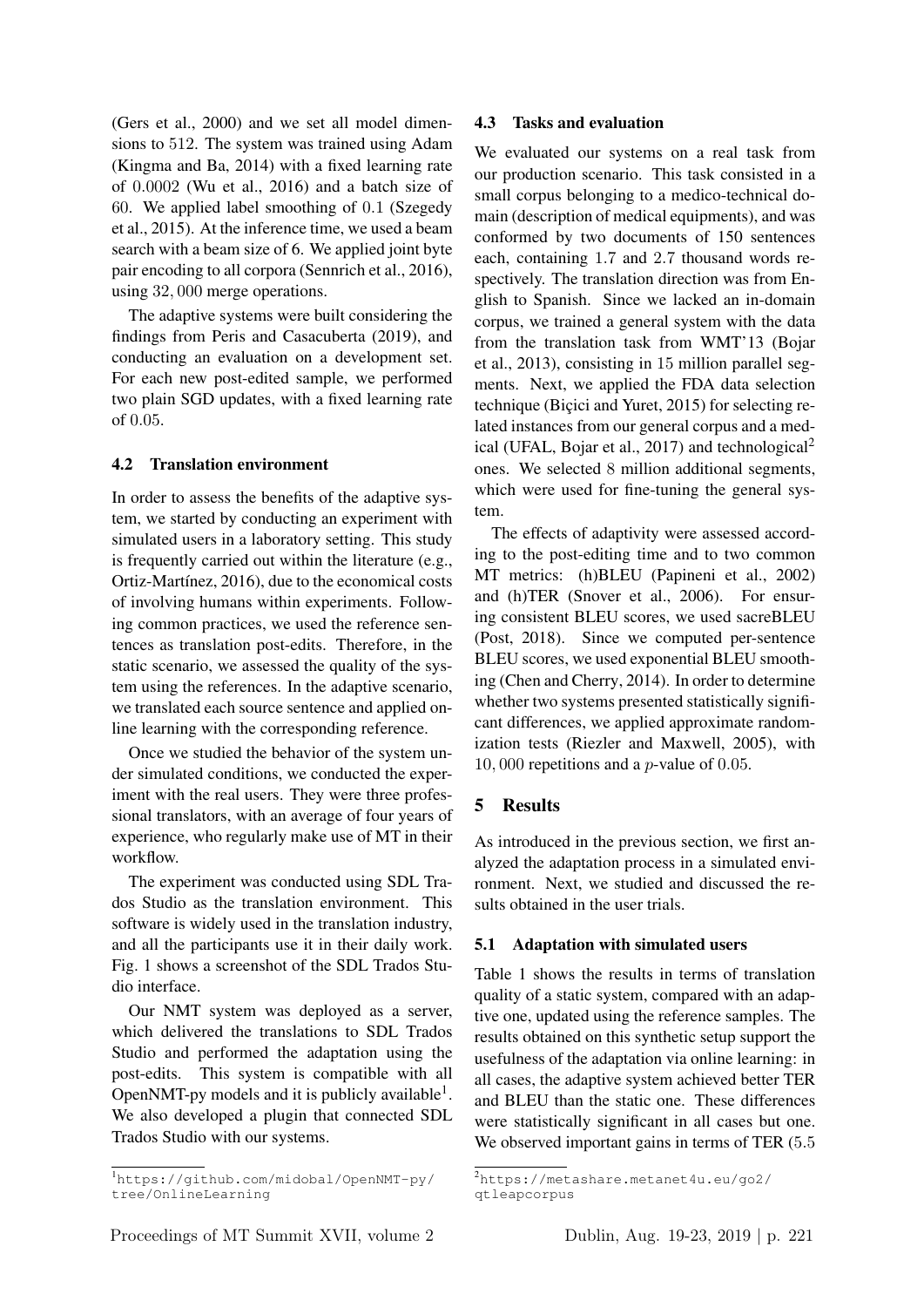

Figure 1: User Interface from SDL Trados Studio. From top to bottom, the first row and the leftmost column correspond to the user menus. On the next row, the middle column contains information about the segment that is being translated: on the left, the source sentence and, on the right, the MT translation. The right column displays the content of the terminological dictionary (if any). The document that is being translated appears on the bottom row: on the left, the original document and, on the right, the user post-edits.

and 1.1 points), which suggests a lower human effort required to for post-edit these samples. We also experimented with a larger document (1, 500 sentences), belonging to the same domain. The adaptation to this larger document was more effective: we observed gains of 10.4 TER points and 13.6 BLEU points.

| Test | System        | TER $[\downarrow]$ | <b>BLEU</b> [↑]   |
|------|---------------|--------------------|-------------------|
| T1   | <b>Static</b> | 54.0               | 26.9              |
|      | Adaptive      | $48.5^{\dagger}$   | 32.0 <sup>†</sup> |
| T2   | <b>Static</b> | 56.1               | 23.4              |
|      | Adaptive      | 55.0               | $26.3^{\dagger}$  |

Table 1: Results of the simulated experiments. Static systems stand for conventional post-editing, without adaptation. Adaptive systems refer to post-editing in an environment with online learning. TER and BLEU were computed against the reference sentences. † indicates statistically significant differences between the static and the adaptive systems.

Additionally to the assessment of the system in terms of translation quality, we need to satisfy an adequate latency, including decoding and updating times. Our NMT system was deployed in a CPU server, equipped with an Intel(R) Xeon(R) CPU E5-2686 v4 at 2.30GHz and 16GB of RAM. On average, generating a translation took the system 0.23 seconds and each update took 0.45 seconds. These low latencies allow a correct usage of the

system, as the flow of thoughts of the user remains uninterrupted (Nielsen, 1993).

#### 5.2 Adaptation with human post-editors

| User     | Static | Adaptive |
|----------|--------|----------|
| User 1   | T1     | T2       |
| User $2$ | T2     | T1       |
| User 3   | T1     | T2       |

Table 2: Distribution of users (1, 2 and 3), test sets (T1 and T2) and scenarios (Static and Adaptive).

Once we tested our system in a simulated environment, we moved on to the experimentation with human post-editors. Three professional translators were involved in the experiment. For the adaptive test, all post-editors started the task with the same system, which was adapted to each user using their own post-edits. Therefore, at the end of the online learning process, each post-editor obtained a tailored system. For the static experiment, the initial NMT system remained fixed along the complete process. In order to avoid the influence of translating the same text multiple times, each participant post-edited a different test set under each scenario (static and adaptive), as shown in Table 2.

The main results of this experiment are shown in Table 3. These numbers are averages over the results obtained by the different post-editors. The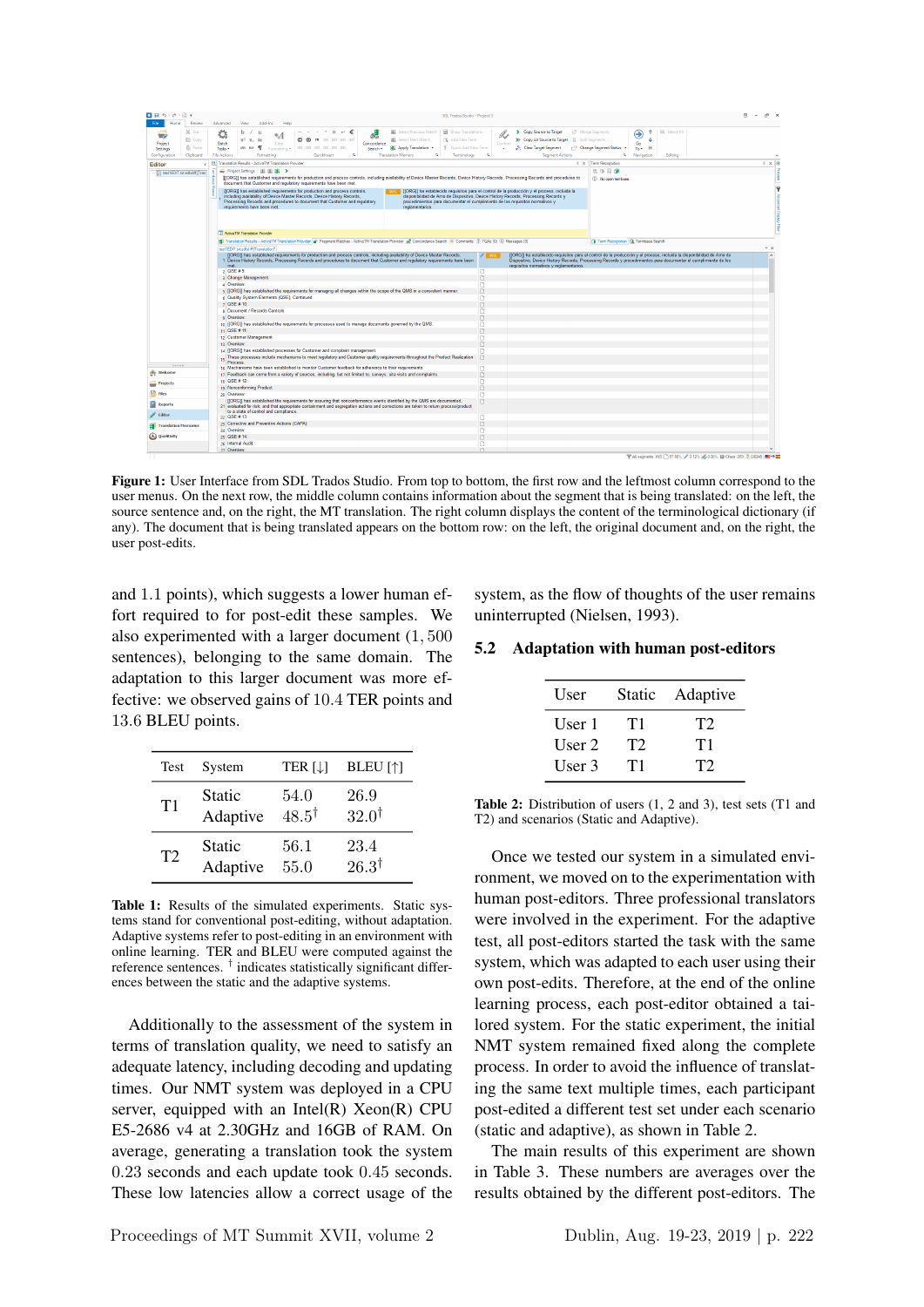

Figure 2: hBLEU per sentence of static and adaptive systems for both test sets (T1 and T2). Individual sentence scores are plotted for each system, static (red crosses) and adaptive (blue dots). The sentences were processed sequentially, hence, we can observe the progress of the system with its usage. To this end, we show a fit of the scores of each system, in dashed red and solid blue lines, for static and adaptive systems, respectively.

large reduction of post-editing time per sentence for the set T1 is especially relevant (an average of 7.5 seconds per sentence). In the test set T2, the post-editing time of the adaptive system was also slightly lower than the static system one, but only by 0.7 seconds.

| Test           | System        | Time $(s)$ | $hTER$ [ $\downarrow$ ] | hBLEU [1]        |
|----------------|---------------|------------|-------------------------|------------------|
| T1             | Static        | 37.9       | 39.5                    | 47.3             |
|                | Adaptive      | 30.4       | 34.2                    | $55.1^{\dagger}$ |
| T <sub>2</sub> | <b>Static</b> | 45.8       | 38.4                    | 45.7             |
|                | Adaptive      | 45.1       | $34.2^{\dagger}$        | $50.5^{\dagger}$ |

Table 3: Results of the user experiments. Static systems stand for conventional post-editing, without adaptation. Adaptive systems refer to post-editing in an environment with online learning. Time corresponds to the average post-editing time per sentence, in seconds. hTER and hBLEU refer to the TER and BLEU of the system hypothesis computed against the post-edited sentences. † indicates statistically significant differences between the static and the adaptive systems.

In terms of translation quality, adaptive systems performed much better than static ones, as reflected by the significant improvements in terms of hTER (5.3 and 4.2 points) and hBLEU (7.8 and 4.8 points). These results show that adaptive systems generated more correct translations, as they required less post-edits from the user.

In order to gain additional insights into the adaptation process, we studied the evolution of the hBLEU during the post-editing process. To this end, Fig. 2 compares the hBLEU per sentence of static and adaptive systems, for both test sets. Since the sentences were processed sequentially, we study the progress of the systems along its usage: for observing these trends, we computed a linear fit of the scores of each system via the least squares method.

In Fig. 2a, we observe that for the test split T1, the adaptive system consistently produced slightly better hypotheses than the static one, but there was no clear evidence on the effects of online learning. Both systems behaved similarly: the hBLEU values were gradually increased, which suggests either that the test document was increasingly easy to translate or that the user felt more comfortable with the style and translations provided by the system. Therefore, they applied less post-edits to the final sentences.

In the case of T2 (Fig. 2b), we observe a degradation on the hBLEU of the static system, as the post-editing process advances. This degradation is prevented by the adaptive system, in which the hBLEU is even slightly increased. The effects of the adaptation are noticeable from the 30th sentence onwards.

Finally, it is interesting to compare the simulated experiment against this one. We observed that, in terms of automatic metrics, the system yielded much better results when evaluating against postedits, rather than against reference sentences (compare the "Static" rows from Table 3 and Table 1, respectively). This suggests that the translation hypotheses provided by the system were useful to the human users, as they produced similar post-edited samples. It is also worth to point out that the adaptation process was, in most cases, slightly less effective in the simulated experiment.

#### 5.3 User perceptions and opinions

After finishing each experiment, the participants answered a questionnaire regarding the postediting task they had just performed. In this sur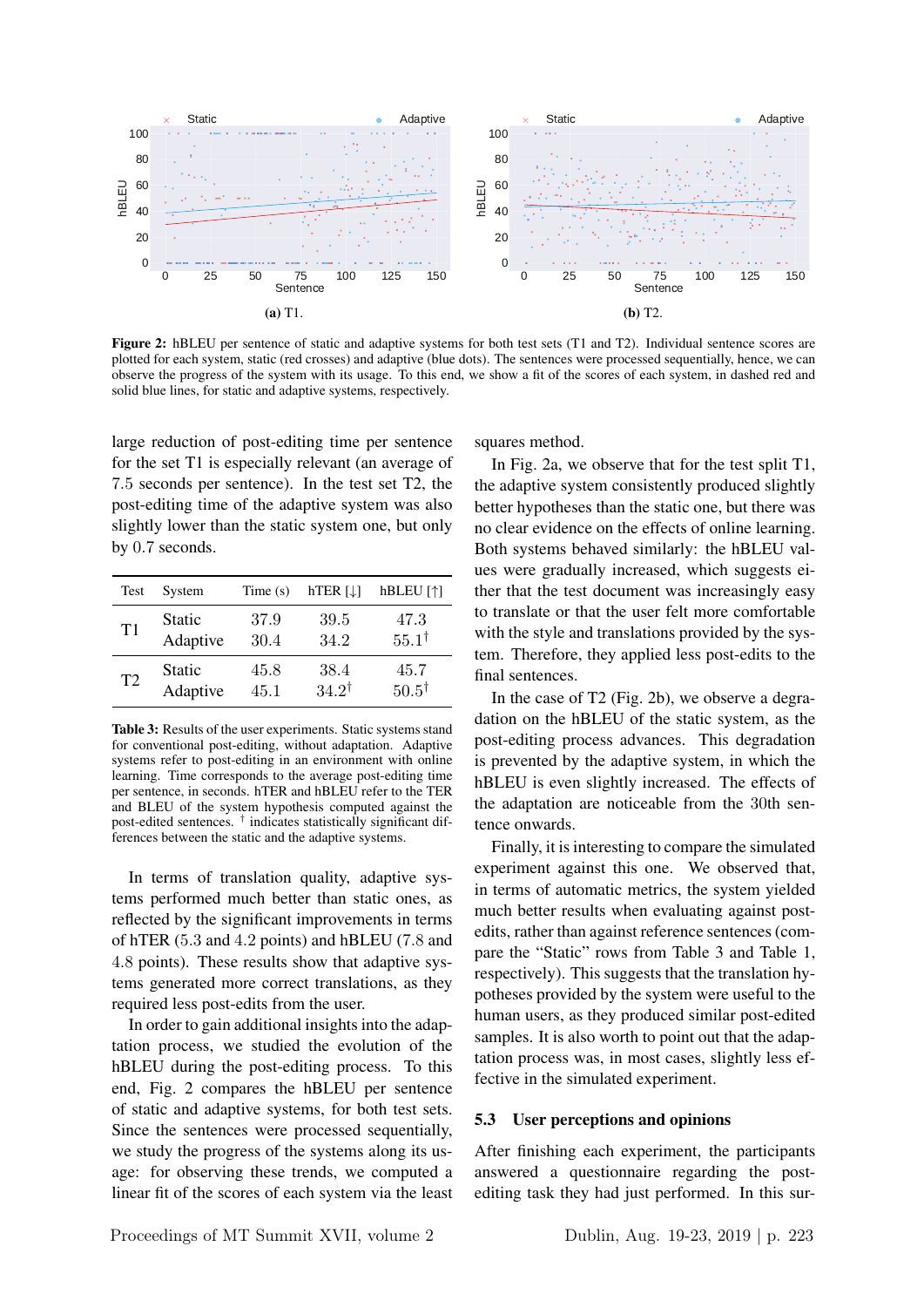vey, we asked the users about their level of satisfaction of the translations they produced, whether they preferred to perform post-editing or translating from scratch and their opinions on the automatic translations provided, in terms of grammar, style and overall quality. We also requested for them to give their feedback on the task, as an openanswer question.

The users were generally satisfied with the translations they generated. In all cases, they preferred to perform this translation task via postediting rather than translating from scratch. Two of them preferred to perform this translation from scratch in less than a 25% of the sentences. The other post-editor preferred to translate from scratch around a 50% of the sentences. In all cases, they are keen to perform translation post-editing in the future. These perceptions on the MT utility are slightly better than those reported by Daems and Macken (2019). We believe that these differences are due to the background in translation postediting that our users had: they perform translation post-editing as their regular way of work; therefore, they perceptions toward this methodology are generally favorable.

Regarding the translation quality offered by the NMT system, their general opinion is that the system produced translations of average quality. The strongest attribute of the translations was their grammatical accuracy. The style and overall quality was perceived in some cases below the average, depending on the user and the experimental condition.

In order to avoid biases, the users did not know whether the experiment they performed featured a static or an adaptive system. Once they finished both experiments, they were asked to identify the adaptive systems. All users guessed correctly which one was the adaptive system.

Regarding their general opinions, they all observed how corrections applied on one segment were generally reflected in the following segment, especially corrections related to product names, grammatical structures and lexical aspects. This mostly reduced upcoming corrections to changes in the style. Overall, their perception was that the static system produced less fluent translations, and that the machine translation was very good in most cases, but useless in a few ones.

The post-editors reported a couple of minor issues regarding the NMT system: in a few cases, they noticed that a domain-specific term was "forgotten" by the system, being wrongly translated. In addition, the users noticed in some cases, the occurrence of some made-up words (e.g., "absolvido"). This problem was probably caused by an incorrect segmentation of a word, via the byte pair encoding process. In order to deploy natural and effective translation systems, these problems need to be addressed.

## 6 Conclusions and future work

We conducted an evaluation of an adaptive NMT system in a post-editing scenario. The system leveraged the data generated during the postediting process for adapting its underlying models. After testing the system in a laboratory setting, we conducted an experiment involving three professional translators, who regularly make use of MT post-editing. We observed reductions in post-editing times and significant improvements in terms of hTER and hBLEU, due to online learning. The users were pleased with the system. They noticed that corrections applied on a given segment generally were reflected on the successive ones, making the post-editing process more effective and less tedious.

As future work, we should address some of the concerns noticed by the post-editors, namely, the degradation of domain-specific terms and the incorrect generation of words due to subwords. To that end, we should study and analyze the hypotheses produced by the adaptive system and the postedits performed by the users, similarly as Koponen et al. (2019). Moreover, we want to integrate our adaptive systems together with other translation tools, such as translation memories or terminological dictionaries, with the aim of fostering the productivity of the post-editing process. With this feature-rich system, we would like to conduct additional experiments involving more diverse languages and domains, using domain-specialized NMT systems, testing other models (e.g., Transformer, Vaswani et al., 2017) and involving a larger number of professional post-editors. Finally, we also intend to implement the interactive–predictive machine translation protocol (Lam et al., 2018; Peris and Casacuberta, 2019) in our translation environment, and compare it with the regular postediting process.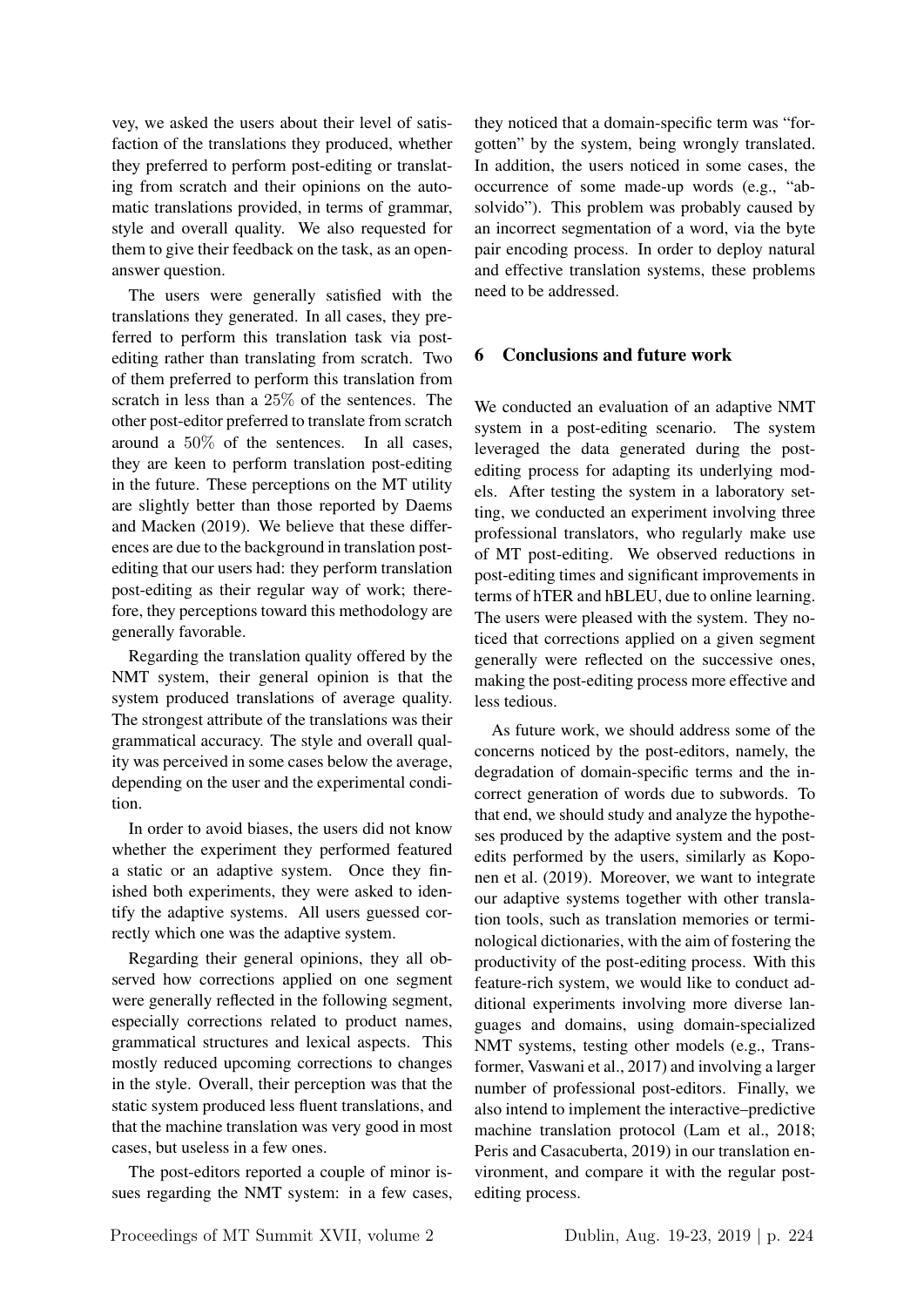## Acknowledgements

The research leading to these results has received funding from the Spanish Centre for Technological and Industrial Development (Centro para el Desarrollo Tecnológico Industrial) (CDTI) and the European Union through Programa Operativo de Crecimiento Inteligente (Project IDI-20170964). We gratefully acknowledge the support of NVIDIA Corporation with the donation of a GPU used for part of this research, and the translators and project managers from Pangeanic for their help with the user study.

#### References

- Alabau, V., Bonk, R., Buck, C., Carl, M., Casacuberta, F., García-Martínez, M., González-Rubio, J., Koehn, P., Leiva, L. A., Mesa-Lao, B., Ortiz-Martínez, D., Saint-Amand, H., Sanchis-Trilles, G., and Tsoukala, C. (2013). CASMACAT: An open source workbench for advanced computer aided translation. *The Prague Bulletin of Mathematical Linguistics*, 100:101–112.
- Alabau, V., Carl, M., Casacuberta, F., Garca-Martnez, M., Gonzlez-Rubio, J., Mesa-Lao, B., Ortiz-Martnez, D., Schaeffer, M., and Sanchis-Trilles, G. (2016). *New Directions in Empirical Translation Process Research*, chapter Learning Advanced Post-editing, pages 95–110. New Frontiers in Translation Studies.
- Arenas, A. G. (2008). Productivity and quality in the post-editing of outputs from translation memories and machine translation. *Localisation Focus*, 7(1):11–21.
- Aziz, W., Castilho, S., and Specia, L. (2012). Pet: a tool for post-editing and assessing machine translation. In *In proceedings of The International Conference on Language Resources and Evaluation*, pages 3982–3987.
- Bahdanau, D., Cho, K., and Bengio, Y. (2015). Neural machine translation by jointly learning to align and translate. *arXiv:1409.0473*.
- Bentivogli, L., Bertoldi, N., Cettolo, M., Federico, M., Negri, M., and Turchi, M. (2016). On the evaluation of adaptive machine translation for human post-editing. *IEEE/ACM Transactions on Audio, Speech and Language Processing*, 24(2):388–399.
- Bicici, E. and Yuret, D. (2015). Optimizing instance selection for statistical machine transla-

tion with feature decay algorithms. *IEEE/ACM Transactions on Audio, Speech and Language Processing*, 23(2):339–350.

- Bojar, O., Buck, C., Callison-Burch, C., Haddow, B., Koehn, P., Monz, C., Post, M., Saint-Amand, H., Soricut, R., and Specia, L., editors (2013). *Proceedings of the Eighth Workshop on Statistical Machine Translation*. Association for Computational Linguistics.
- Bojar, O., Haddow, B., , D. M., Sudarikov, R., Tamchyna, A., and Vari, D. (2017). Report on building translation systems for public health domain (deliverable D1.1). Technical Report H2020-ICT-2014-1-644402, Technical report, Health in my Language (HimL).
- Brown, P. F., Cocke, J., Pietra, S. A. D., Pietra, V. J. D., Jelinek, F., Lafferty, J. D., Mercer, R. L., and Roossin, P. S. (1990). A statistical approach to machine translation. *Computational Linguistics*, 16:79–85.
- Castilho, S., Moorkens, J., Gaspari, F., Calixto, I., Tinsley, J., and Way, A. (2017). Is neural machine translation the new state of the art? *The Prague Bulletin of Mathematical Linguistics*, 108(1):109–120.
- Chen, B. and Cherry, C. (2014). A systematic comparison of smoothing techniques for sentencelevel bleu. In *Proceedings of the Ninth Workshop on Statistical Machine Translation*, pages 362–367.
- Daems, J. and Macken, L. (2019). Interactive adaptive smt versus interactive adaptive nmt: a user experience evaluation. *Machine Translation*, pages 1–18.
- Denkowski, M., Dyer, C., and Lavie, A. (2014). Learning from post-editing: Online model adaptation for statistical machine translation. In *Proceedings of the 14th Conference of the European Chapter of the Association for Computational Linguistics*, pages 395–404.
- Federico, M., Bertoldi, N., Cettolo, M., Negri, M., Turchi, M., Trombetti, M., Cattelan, A., Farina, A., Lupinetti, D., Martines, A., Massidda, A., Schwenk, H., Barrault, L., Blain, F., Koehn, P., Buck, C., and Germann, U. (2014). The matecat tool. In *Proceedings of the 25th International Conference on Computational Linguistics: System Demonstrations*, pages 129–132.

Gehring, J., Auli, M., Grangier, D., Yarats, D., and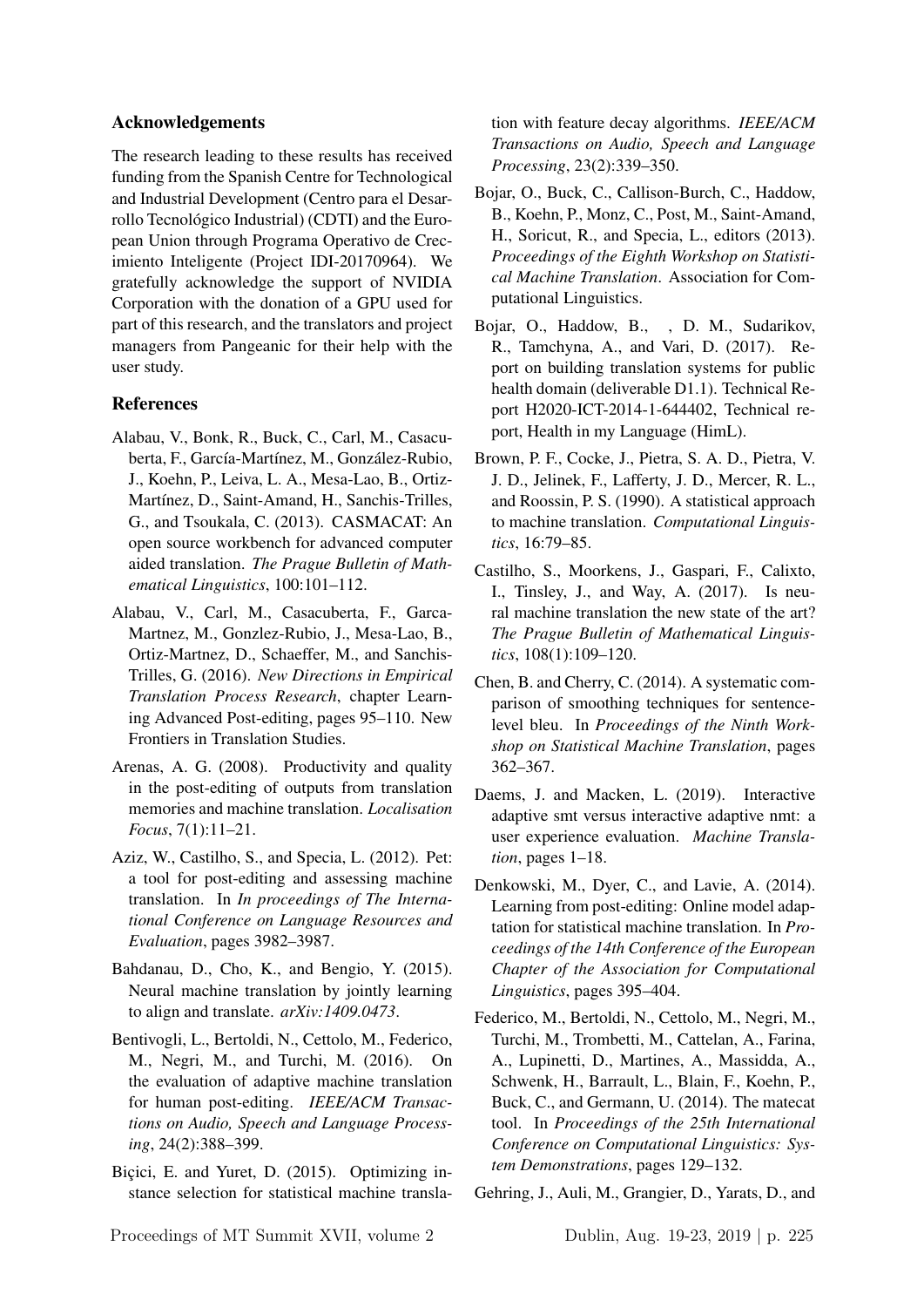Dauphin, Y. N. (2017). Convolutional sequence to sequence learning. *arXiv:1705.03122*.

- Gers, F. A., Schmidhuber, J., and Cummins, F. (2000). Learning to forget: Continual prediction with LSTM. *Neural computation*, 12(10):2451– 2471.
- Green, S., Heer, J., and Manning, C. D. (2013a). The efficacy of human post-editing for language translation. In *Proceedings of the SIGCHI Conference on Human Factors in Computing Systems*, pages 439–448.
- Green, S., Wang, S., Cer, D., and Manning, C. D. (2013b). Fast and adaptive online training of feature-rich translation models. In *Proceedings of the 51st Annual Meeting of the Association for Computational Linguistics*, volume 1, pages 311–321.
- Hu, K. and Cadwell, P. (2016). A comparative study of post-editing guidelines. In *Proceedings of the 19th Annual Conference of the European Association for Machine Translation*, pages 34206–353.
- Jia, Y., Carl, M., and Wang, X. (2019). Post-editing neural machine translation versus phrase-based machine translation for english– chinese. *Machine Translation*, pages 1–21.
- Karimova, S., Simianer, P., and Riezler, S. (2018). A user-study on online adaptation of neural machine translation to human post-edits. *Machine Translation*, 32(4):309–324.
- Kingma, D. P. and Ba, J. (2014). Adam: A method for stochastic optimization. *arXiv preprint arXiv:1412.6980*.
- Klein, G., Kim, Y., Deng, Y., Senellart, J., and Rush, A. M. (2017). OpenNMT: Open-source toolkit for neural machine translation. In *Proceedings of the Association for the Computational Linguistics*, pages 67–72.
- Koponen, M., Salmi, L., and Nikulin, M. (2019). A product and process analysis of post-editor corrections on neural, statistical and rule-based machine translation output. *Machine Translation*, pages 1–30.
- Kothur, S. S. R., Knowles, R., and Koehn, P. (2018). Document-level adaptation for neural machine translation. In *Proceedings of the 2nd Workshop on Neural Machine Translation and Generation*, pages 64–73.

Lam, T. K., Kreutzer, J., and Riezler, S. (2018). A reinforcement learning approach to interactivepredictive neural machine translation. In *Proceedings of the European Association for Machine Translation conference*, pages 169–178.

- Nielsen, J. (1993). *Usability Engineering*. Morgan Kaufmann Publishers Inc.
- Ortiz-Martínez, D. (2016). Online learning for statistical machine translation. *Computational Linguistics*, 42(1):121–161.
- Papineni, K., Roukos, S., Ward, T., and Zhu, W.-J. (2002). BLEU: a method for automatic evaluation of machine translation. In *Proceedings of the Annual Meeting of the Association for Computational Linguistics*, pages 311–318.
- Peris, Á. and Casacuberta, F. (2019). Online learning for effort reduction in interactive neural machine translation. *Computer Speech & Language. In Press.*
- Peris, Á., Cebrián, L., and Casacuberta, F. (2017). Online learning for neural machine translation post-editing. *arXiv:1706.03196*.
- Post, M. (2018). A call for clarity in reporting bleu scores. In *Proceedings of the Third Conference on Machine Translation: Research Papers*, pages 186–191.
- Riezler, S. and Maxwell, J. T. (2005). On some pitfalls in automatic evaluation and significance testing for mt. In *Proceedings of the ACL workshop on intrinsic and extrinsic evaluation measures for machine translation and/or summarization*, pages 57–64.
- Robbins, H. and Monro, S. (1951). A stochastic approximation method. *The Annals of Mathematical Statistics*, pages 400–407.
- Rumelhart, D. E., Hinton, G. E., and Williams, R. J. (1986). Learning representations by backpropagating errors. *nature*, 323(6088):533.
- Sennrich, R., Haddow, B., and Birch, A. (2016). Neural machine translation of rare words with subword units. In *Proceedings of the Annual Meeting of the Association for Computational Linguistics*, pages 1715–1725.
- Snover, M., Dorr, B., Schwartz, R., Micciulla, L., and Makhoul, J. (2006). A study of translation edit rate with targeted human annotation. In *Proceedings of the Association for Machine Translation in the Americas*, pages 223–231.

Proceedings of MT Summit XVII, volume 2 Dublin, Aug. 19-23, 2019 | p. 226